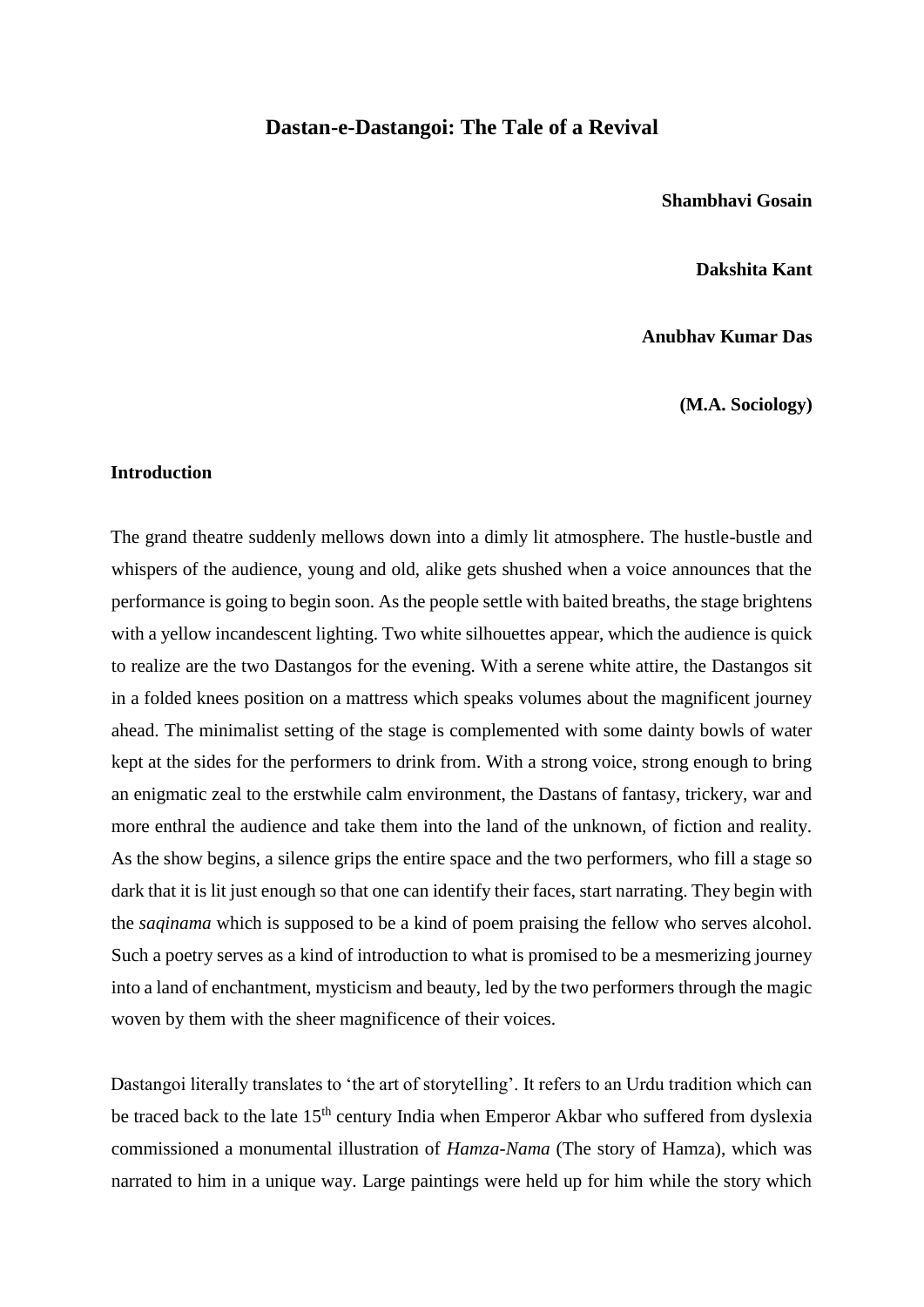was depicted in those paintings was narrated to him by a professional who was standing on the other side of the painting (Farooqi 2000: 126). The scriptoriums built for the execution of this project also influenced the course of Indian miniature painting. The art travelled across the country from here for centuries before it almost faded from the social conscience in late 19<sup>th</sup> and early 20th century when the last professional *Dastango* (the storyteller) Mir Baqar Ali died in 1928. However, in the last decade or so, the art of Dastangoi has resurfaced back in the cultural spheres of Delhi when a group of artists started organizing it as a performative art encapsulated in oral traditions, only this time, it was portrayed with elements of theatre and drama, with a touch of urban nostalgia which was just enough to capture the imaginations of people and make them reminisce their cultural heritage. Since then, Dastangoi has attracted the interests of wide sections of urban middle class who have responded to it and have thus caused it to transform into an almost new form of performative art which has roots in its old Mughal heritage but is highly contemporized in its modern rendition.

This study explores an interaction of this revived art-form with the modern society and illustrates how a traditional art which was dominated by elements of a particular religion in both its form and content transforms itself to become more acceptable to the urban audience. It further argues that the term 'revival' then, is loosely played with while describing its present position, as much of what is seen today in the name of Dastangoi, both as tradition and as an art, is hugely inventive and thus, even contested. By treating Dastangoi as a social subject, we argue that the art never travels in a vacuum and is hugely influenced by the social currents surrounding it, both temporary and permanent. Without predicting what its future will be, this study aims to explore the possible avenues in which Dastangoi as an art-form or as a social movement might travel on its road ahead based on its current trajectory.

# **Literature review**

Before entering the field, we tried accessing the existing literature that has been produced on Dastangoi or its contemporary revival but we were quite surprised to find out that there were almost no studies on its revival. While a substantial literature is available on Dastangoi as a literary subject, most of it is only available in Urdu, making it out of bounds for a large section of people, involving us. Literature on Dastangoi has largely looked at it as an oral-performative subject and has made an attempt to understand the poetic aspects of various traditional Dastans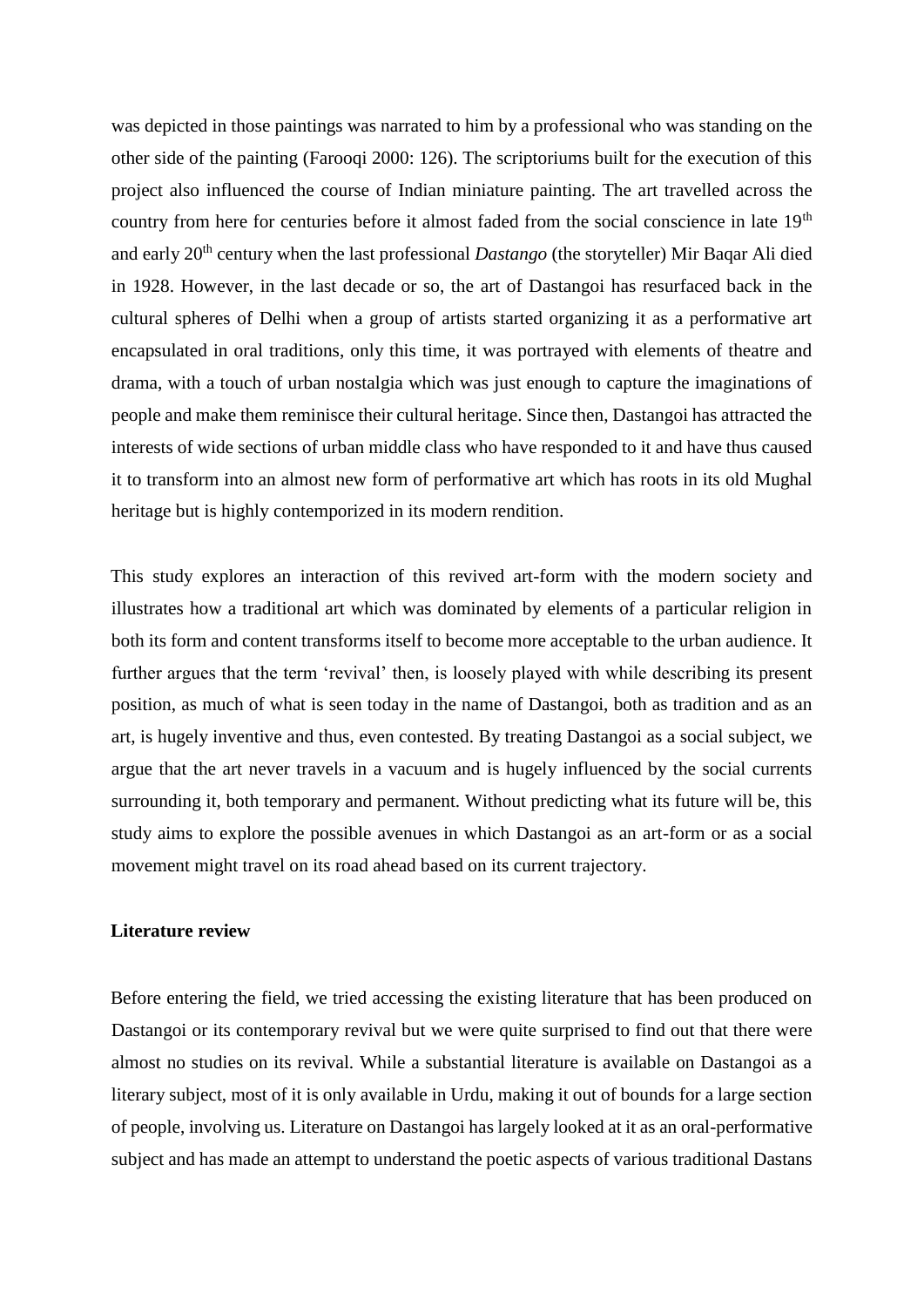(Farooqi, 2000; Pritchett, 1991). In modern times, a book on Dastangoi and its revived form was brought out which made an attempt to re-introduce its nuances within the folds of nonacademic literature (Farooqui & Kasim, 2012). However, these works have failed to address the mobility with which this art-form has evolved in modern times and as a result, their association with it has been void of its contextual understandings which can only be revealed by studying it sociologically.

This study, rather than delving deep into the literary features of a Dastan or theatrical aspects of a Dastangoi performance, treats Dastangoi as a social object which is in constant interaction with the social currents it has revived in and is still growing into. The study with the help of a field work further explores that the tradition of Dastangoi extends beyond the world its Dastans create and is quite fluid in its particularities. The contemporary revival can be interpreted to understand an art-form which is trying hard to escape its traditional interpretations and is becoming increasingly mobile in both its form and content.

## **Approaching the field**

The study was carried out as a part of a fellowship and the findings presented in this project are largely constituted by what we gathered during the field work. The field work was done across a period of two and a half months, from late May to early August of 2016 and was carried out in Delhi and Lucknow. It consisted of attending Dastangoi performances, interviewing people related to Dastangoi and attending a few informal gatherings of the performers (*baithaks).* In the field, data was collected primarily through participant observation and a few semistructured but focussed interviews with people. As a part of our study, we conducted total 13 interviews with various individuals who are related to Dastangoi in one way or the other. These interviews were mostly intensive and semi-structured in their orientation. Interactions with the audience were also attempted through a structured questionnaire which was circulated before and after the shows that we attended. The analysis contained in this project is a result of the data collected not just through the questionnaires that were distributed but also the informal interactions that were attempted with the audience before and after the show. As for the questionnaires, findings from a total of 120 questionnaires (structured) have been made a part of this report. The primary objective of the questionnaire was to gain an insight into what the people think about the various aspects of this art-form.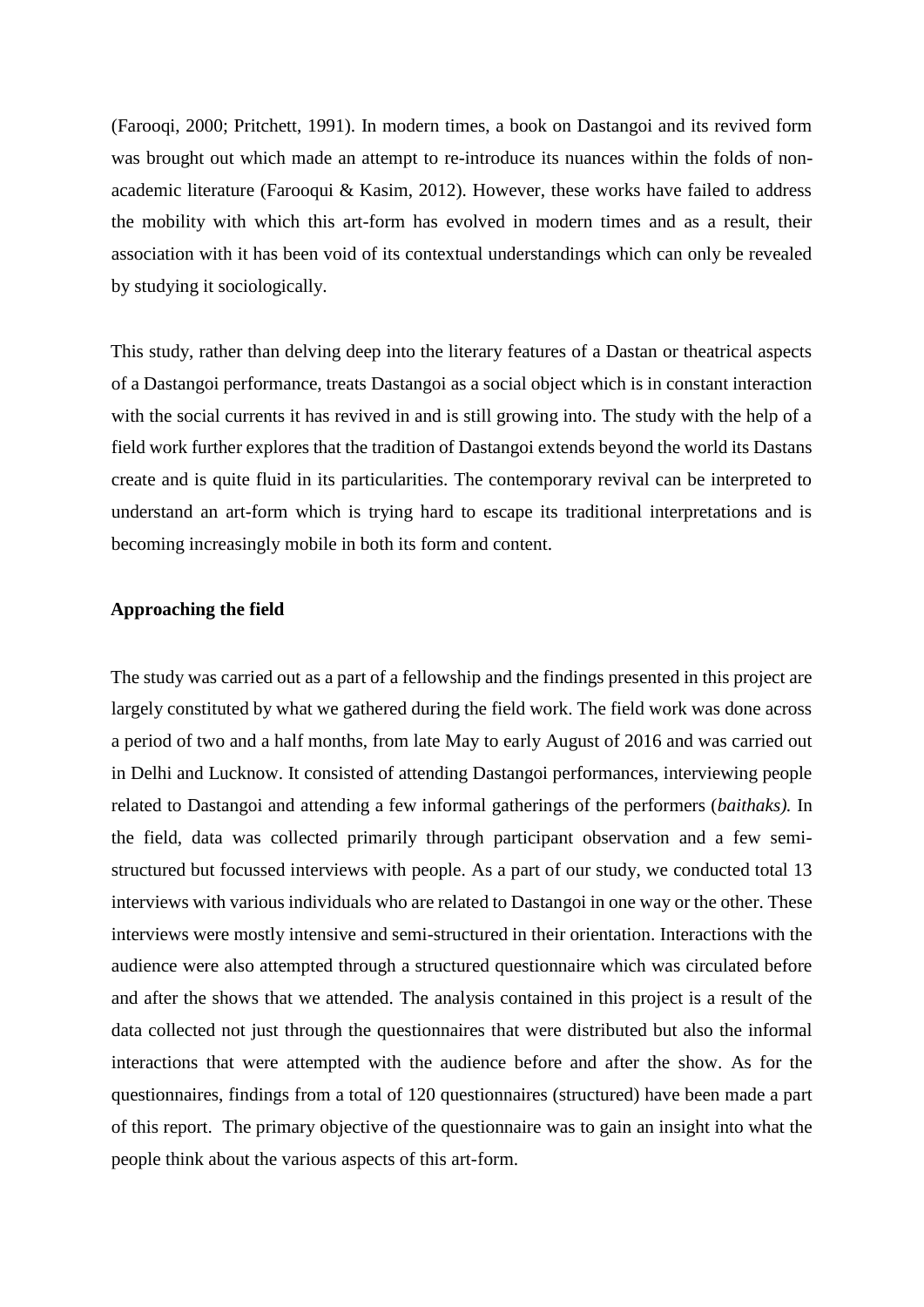As an art-form, Dastangoi came up way back in 2005 when its first performance was showcased at the popular India Habitat Centre. Since then, IHC has remained its epicentre and has been responsible for drawing out maximum audience, many of whom have come to be associated with it even as patrons. In the past few years, however, Dastangoi has widened its reach and is now being performed in places like bookstores, small gatherings of enthusiasts and even as a part of workshops for children. For the purpose of this study, we chose two cities, namely, Delhi and Lucknow. Delhi, being the hub of Dastangoi, both in terms of performances and performers, was an obvious choice, whereas, Lucknow was chosen owing to its old ties with this art-form. It is said that a publisher from Lucknow, Munshi Naval Kishore was instrumental in collecting and publishing the entire Dastan of Amiz Hamza in the 1860s, which were responsible for bringing the art form back into light amongst the people of Lucknow and more. Furthermore, Lucknow has for a long time harboured a light house for many art forms of the Urdu tradition, be it Shayari, Qawwali or Dastangoi for that matter. Such a cultural heritage has made Lucknow a prominent site for witnessing the revival of Dastangoi and this is what prompted our interest into making it a site of our field work as well.

As a part of our field work, we attended total 6 shows, out of which 1 was in Lucknow while the other 5 were in Delhi. Out of 6, two performances that we attended weren't exclusively organized as a Dastangoi event-one involved a Dastangoi performance as a part of children's summer camp and the other was a journal launch-while the other four were exclusively organized Dastangoi performances. In Delhi, these shows were organized at Ghalib Institute, Lotus Temple, and IHC while in Lucknow, the show was organized at UP Sangeet Natak Akademi. Here it is stated that, observations from one show which was attended by us in the month of April this year at the Ghalib Institute, were also made a part of the findings. Attending shows at such diverse places and in such eclectic settings provided us an opportunity to engage with the art form on a holistic level by allowing us an access to a varied audience in terms of class, religion and even age.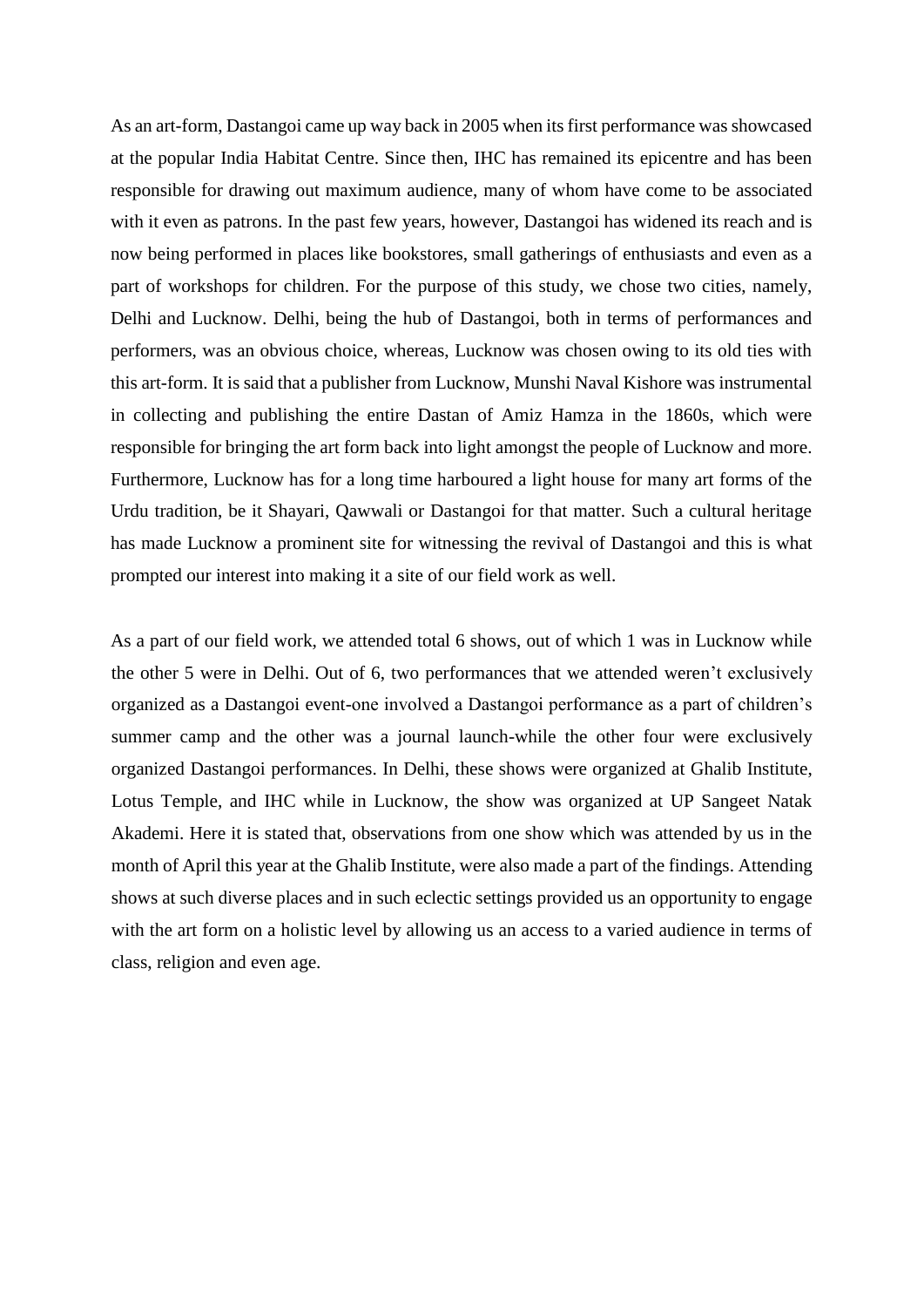#### **What's in a 'Dastan' anyway?: A content analysis of Dastangoi**

Traditionally, the content of Dastangoi is made up of magical stories which are borrowed from the tale of Amir Hamza, better known as Dastan-e-Amir Hamza (DAH). Another source from where the content of Dastangoi is borrowed is a well-known chapter of DAH, Tilism-e-Hoshruba (THR). These two texts largely define the content of traditional Dastans which are then taken up and reinterpreted by the performers. The content of these Dastans also follow a set pattern and can be identified with some definitive features which provide them with a sense of distinctiveness when compared to any other story. These features are *tilism* (enchantment), *aiyyari* (trickery) and *razm* (warfare) (Farooqi 2000: 132). These three features together make up for a kind of template which every narrative is supposed to revolve around. These elements infuse a story with a sense of mysticism, suspense, magic, fantasies, something which is supposed to be fathomed by the listener and something which can then be converted to realities only through the power of narration. With every encounter between the narrator and his audience, these stories developed and expanded; and a single volume narrative of possibly Persian origin filled up forty-six massive volumes when one of its versions was printed (Farooqi 2000: 126). It is, however, interesting to note that while the above mentioned features remained central to all the traditional Dastans, no matter how imaginative the narrator got, he was always bound by these elements which somehow also helped the audience to connect different versions of the stories together. However, as the old traditions of extremely long and powerful narratives died out, these features started becoming relics and their role in weaving the Dastans receded with time.

In the past few years, a marked shift can be observed if one looks at the new Dastans that are being performed as Dastangoi. The content of Dastangoi has escaped the traditional folds of DAH and THR as the new Dastans have been created which have less to do with traditional Islamic stories of conquest and fantasies. One of the first modern Dastans which was adapted from contemporary times was that of partition: *Dastan-e-Taqseem-eHind* which was a tale on Indo-Pak partition. After its first show in 2012, many such adaptations have come up since which have made an attempt to escape the traditional Urdu, Indo-Islamic flavour this art form was originally identified with. What led to this shift in the content of Dastans? How has this change helped Dastangoi to unravel itself in its new avatar: a modern 21<sup>st</sup> century avatar? In our work, we found that there are two factors which have mainly led to this development. One of these are related to its attempts to establish itself as a popular art form to widen its reach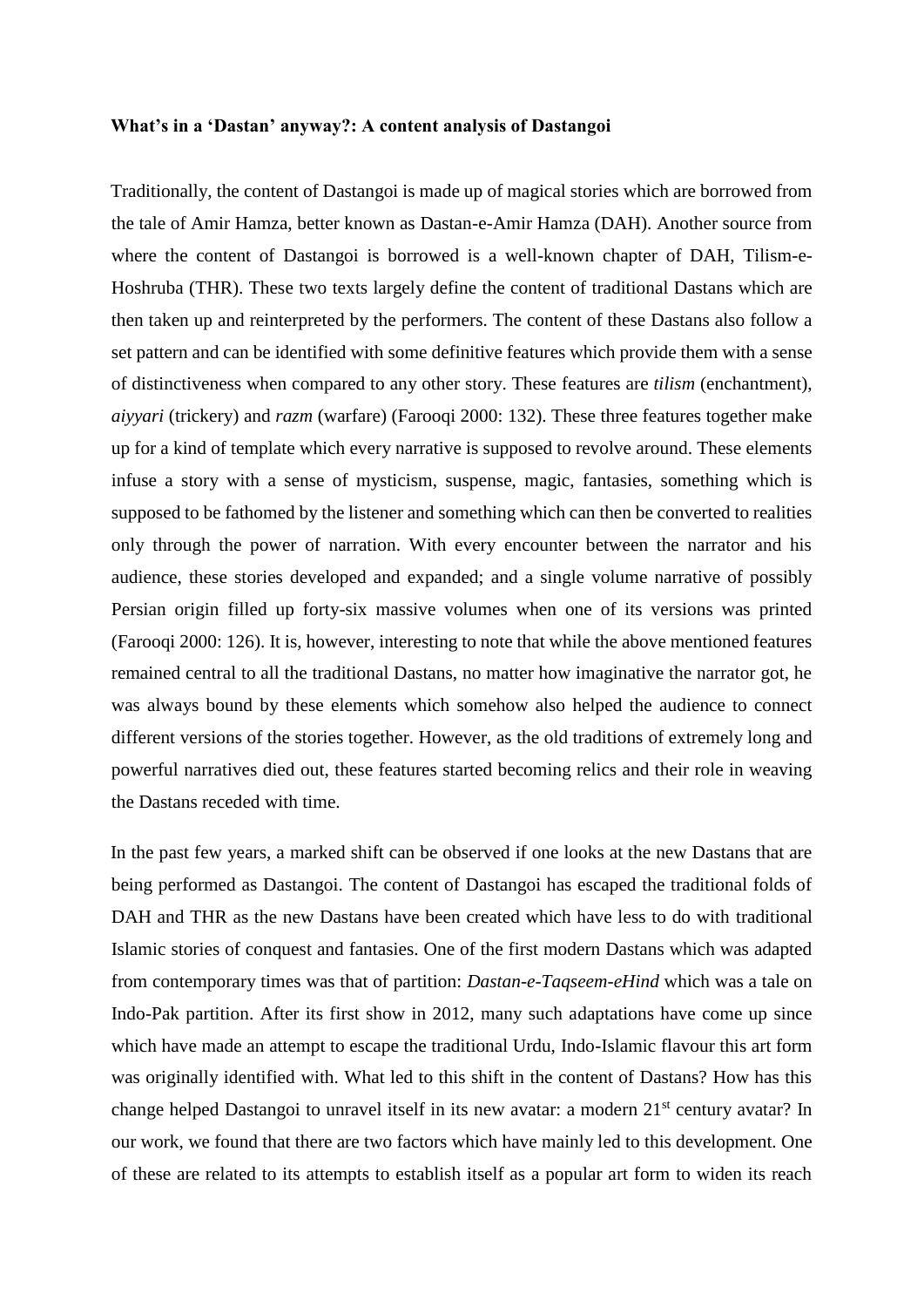amongst the audience and the other has to do with a motivation-a drive to portray Dastangoi as a socially conscious art-form amongst the publics.

While a clear-cut linear understanding as to how this change has come about cannot be ascertained, people associated with Dastangoi view this change as inevitable, if not 'obvious'. Danish Husain, one of the first and most popular Dastangos of modern times is of the view that this is bound to happen with any art-form. He says,

*"Art does not happen in a vacuum. It happens within real people by real people for real people. So, it is inevitable that it will take shape, reshape, distort, mould as it unfurls in the milieu it performs in."*

This sort of an assessment pointed to us an interesting aspect about the receptivity of Dastangoi as an art-form. This flexibility in terms of its content is quite telling as it is only by being flexible can Dastangoi percolate into the masses and get rid of its traditional image of being an Urdu form of imaginative story-telling. In our interaction with the audience, this point came up quite often. One of such individuals remarked,

*"The stories of Tilism (magical lands) and Aiyyari (trickery) might have been enough to enthral Akbar-The Great, but they are certainly not that appealing to me! I'd rather be interested in listening to a story I can connect with more easily, maybe a story of my city or my times perhaps!"*

One of the other things that we found in our interaction with the audience is that most of them did not identify themselves as proficient in Urdu and this became a major disability when it came to understanding the traditional Dastans of DAH and THR. About 70% of the respondents that we surveyed marked their knowledge of Urdu as "Average" or "Very Less". Here, it is noteworthy that a lot of what these people speak in their common tongue has elements of Urdu present in it, but what mattered in this case was that while the literary renditions of folk tales of DAH was identified as "Urdu", former was not. Thus, what is incomprehensible gets the "Urdu" tag and is then shunned out as alien. This distinction of "Urdu" and "Non-Urdu" becomes even more crucial when you perform a Dastan for non-conventional audience, say, children.

One of the performances we attended was especially organized for kids and was a retelling of Satyajit Ray's 1969 film 'Gupi Gayen Bagha Bayen' which is a story of two villagers who encounter ghosts and spirits on their journey. Now such a plot fits perfectly in the traditional framework of a typical Dastan but when it was performed in front of ten or twelve year olds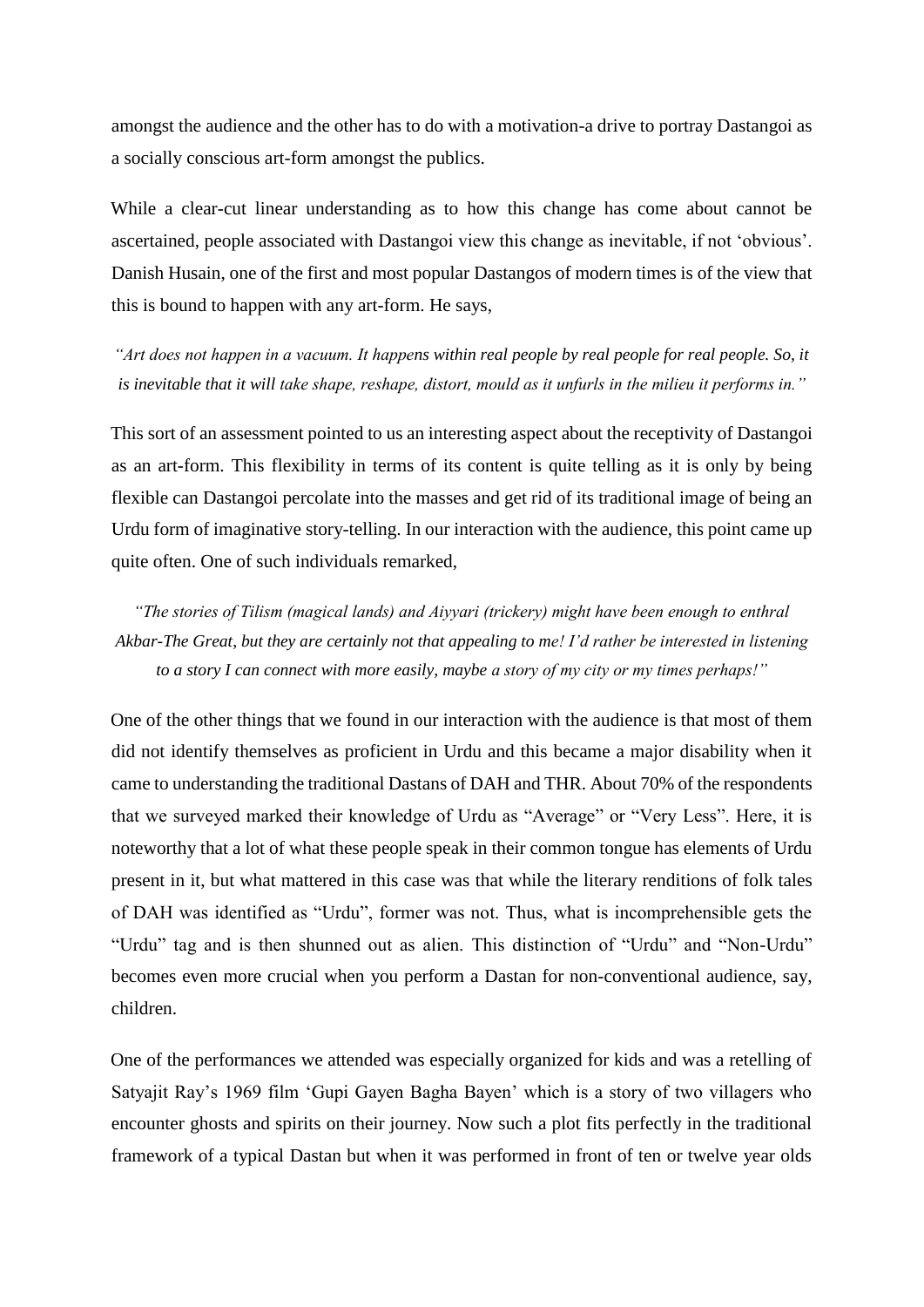who largely belonged to an elite school of South Delhi, its narrative marked a departure from traditional style of performing Dastangoi. The performance even involved instances where Fouzia and Valentina (the performers), stopped in the middle of performance to explain some of the verses to the audience. The same kind of style was noticed by us in another show that we attended at IHC. This time it was another Dastan for kids, "Dastan Little Prince Ki" which was again an adaptation of the 1943 novella of the same name. This Dastan unlike any other that we had seen before had verses from English and even French. Now these type of experiments with the content of Dastangoi signal towards an attempt by the performers to make the art form more popular and more acceptable amongst the nascent audience. When we asked these performers as to what makes them perform such Dastans especially for children, we got some interesting responses. Valentina Trivedi, who has been involved with Dastangoi for past three years is of the opinion that children make for a better audience than adults in many ways. They are always eager to listen to a good story and in this technological world of TV and internet, where we adults end up having an extremely poor retention span when it comes to listening, they are able to appreciate the art of storytelling in a much better way than us. She is also of the opinion that Dastangoi bears huge potential when it comes to being a pedagogical tool for making children learn about history or even our present society. Hence, we see how Dastangoi is curating an audience for itself by remoulding its content specifically and thus carving out a niche but 'loyal' audience for itself.

Another direction in which the content of Dastangoi has made a shift towards is that of sociopolitical issues like sedition, issues of caste and communal divides and even gender. Now a days, most of the Dastans that are coming up invariably deal with a social issue. A Dastangoi performance on one of the stories of sedition in JNU when the institution was making headlines all over the country was very well received by the protesting students. It marked a significant boost for Dastangoi amongst the youth as it helped the art form to make a statement amongst these students about the power of Dastangoi to bring in powerful social narratives or challenge them. During our field work, we met several Dastangos who told us that now, traditional Dastans are almost out of the picture or even if they are, they are performed only in front of a niche audience which is culturally and linguistically comfortable with them. These Dastans now serve as a template within which new ones are woven. The focus now of most of these performers is to take on the social narrative of contemporary issues through their stories as it helps them in connecting with the audience faster and also deeper. Nadeem Shah, who has been a Dastango for almost half a decade now, is currently working on a Dastan which he claims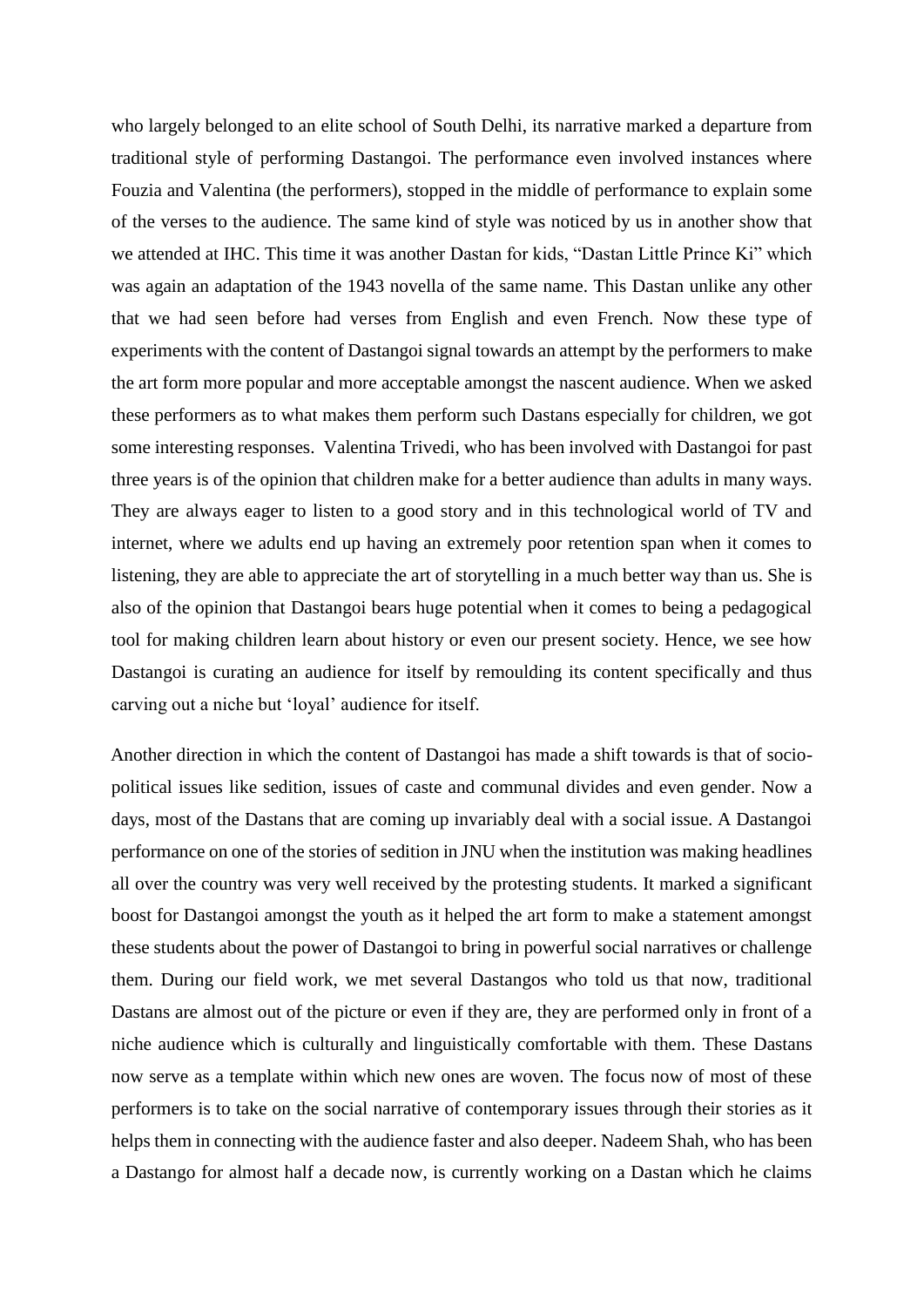attacks myriad of social evils of our society, caste, class, gender, poverty, corruption, everything. Fouzia, who has the credit of being the first female Dastango to her name is working on a Dastan on the life of Gandhi which she aims to launch this year on or around 2nd October. In the past, she has performed Dastans on gender issues like *Nanhi ki Naani* which was adapted from Ismat Chughtai's short story. When asked, she exclaims,

*"I'm a woman and yes I've seen a lot which I want to tell the world. This is how I do it. This is my outlet where I can let the world know of what I've seen and felt as a woman."*

To performers like Fouzia, Dastangoi provides a platform like none else. It accords them a stage all to themselves where they can sense emancipation in its extreme form and thus, speak out their minds in entirety and with a conviction that is heard and appreciated by the masses. Another female performer we interviewed said,

"*In a play, you are a part of the group, you are bound by your role, script etc. but here, you are free, alone and can say whatever you want to say, in whichever way you want to say it. Dastangoi liberates you like no other art form does!!"*

But, in spite of its 'liberating' features, Dastangoi has been taken up by a very few women and even amongst those very few, only a handful have gone on to pursue it full-time. When asked why Fouzia wonders, 'maybe it's because of the existing household structures of our society'.

*"Humare samaaj me ladkiyon ko tehzeeb me rehna sikhaya jata hai. Unhe zor se bolne se bhi manaa kiya jata hai. Aise me agar koi apni behen-beti ko Dastangoi karte dekhe, stage pe chillate hue dekhe to aap socho kya hoga!!"*

*(Our society teaches girls to be cultured. They are not even allowed to speak in raised voices. In such a society, imagine a person seeing a girl from his family, up there on stage, performing, and shouting!!")*

Over a course of one such conversation with a female Dastangos, we even overheard that one of the leading male performers had disapproved the validity of a Dastangoi performance which involved two female performers as for him, it was essentially an art form for men. Women could at best be an associate to one of the male performers, that's it! It was quite appalling to hear such stories as they marked a sad reality about Dastangoi where it was evident of how in its nascent stage only, it has been gripped by patriarchal leanings of the few who claim it be a powerful agent of social change.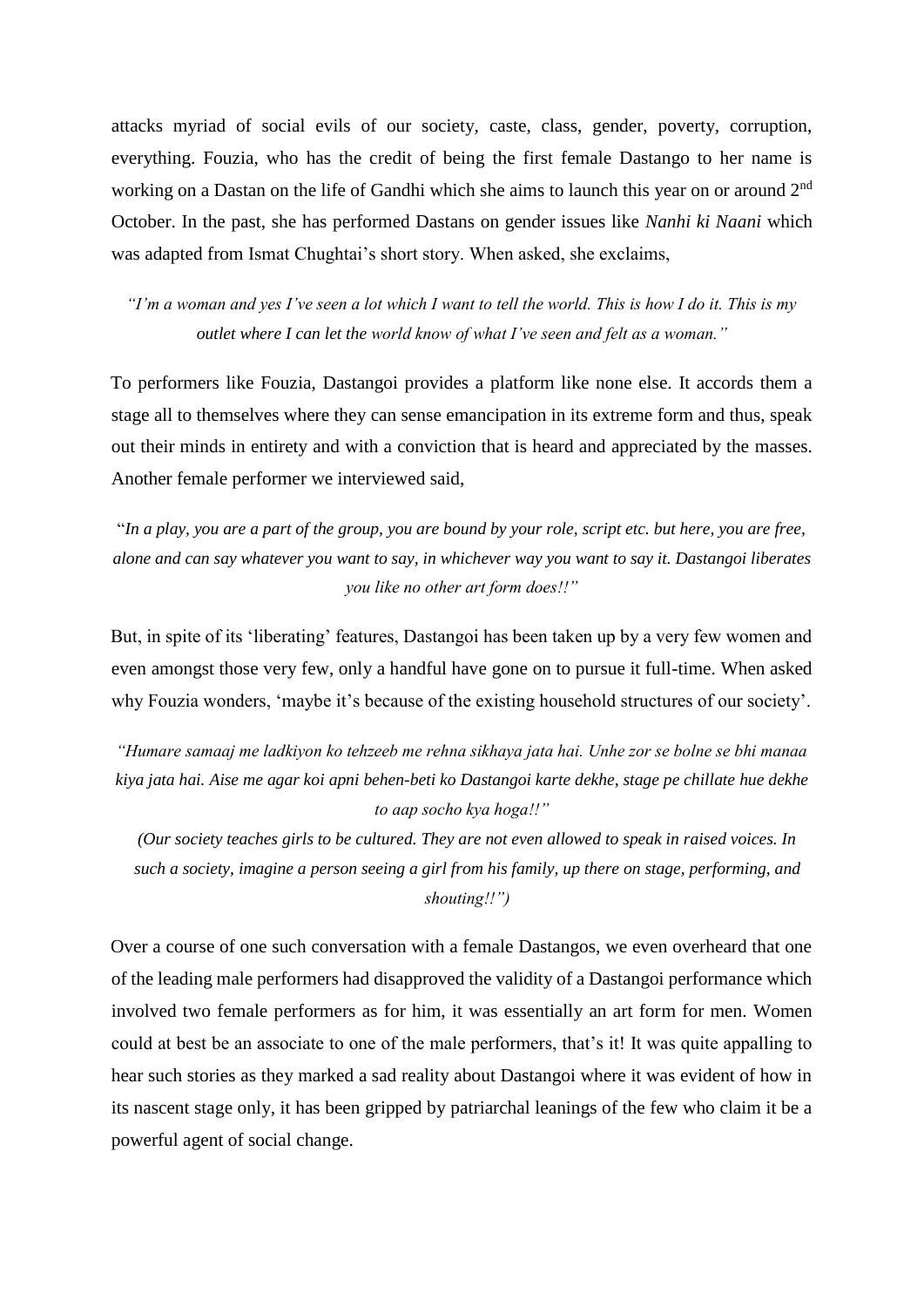One of the most popular Dastans of modern times, *Mantoiyat* was based on the life and times of the popular author Saadat Hasan Manto. While Manto is no stranger to the Indian theatre, this and many other adaptations like we mentioned above, signalled which we think is a significant attempt of Dastangoi and that is, an attempt to project itself as a socially conscious art form. Such an attempt becomes even more significant in today's times where any art-form invariably has to make a choice between leaning towards being more entertaining or socially responsible. Theatre today has taken up the responsibility in a social space where it addresses myriad of social issues and Dastangoi, which is perhaps a part of this wider family of theatre has also fallen in this pursuit. This point however-whether Dastangoi is a part of theatre or notdoes not go uncontested. During our interviews with one of the performers, we accidentally happened to refer Dastangoi as a part of theatre and this evoked a strong negative reaction from him. He said,

## *"I'm sorry but the view that Dastangoi is theatre is a myth. It's much more nuanced than that."*

As far as we are concerned, this denial marked a lot of things. First, Dastangoi today, intends to carve out a separate definition (if not genre) for itself and second, its inability to do so has led to differing opinions on what it is. Danish Husain, for example who himself is a seasoned theatre artist agrees that Dastangoi is a part of theatre:

*"Yes, it is theatre. Not because we wished it that way but because in our modern times performative arts are literally restricted to performances in theatrical arenas. If we were to understand, as theatre is understood in modern times, it will be loosely considered as one."* 

One of the crucial parameters to identify and place any performative art in theatre is by locating it in the formcontent duality. With Dastangoi, it becomes extremely difficult to do so, as most of what we see in modern times is inventive, especially with respect to its form. Most of the performers we interviewed, agreed to the fact that little or no trace remains of how it was performed originally. "In such a scenario, to say that you are 'reviving' it becomes highly problematic (even contested at times)", one of them remarks. What can however be done here is an analysis of how Dastangoi is performed in modern times and whether its performativity bears signatures of what we would call a theatrical drama or a play.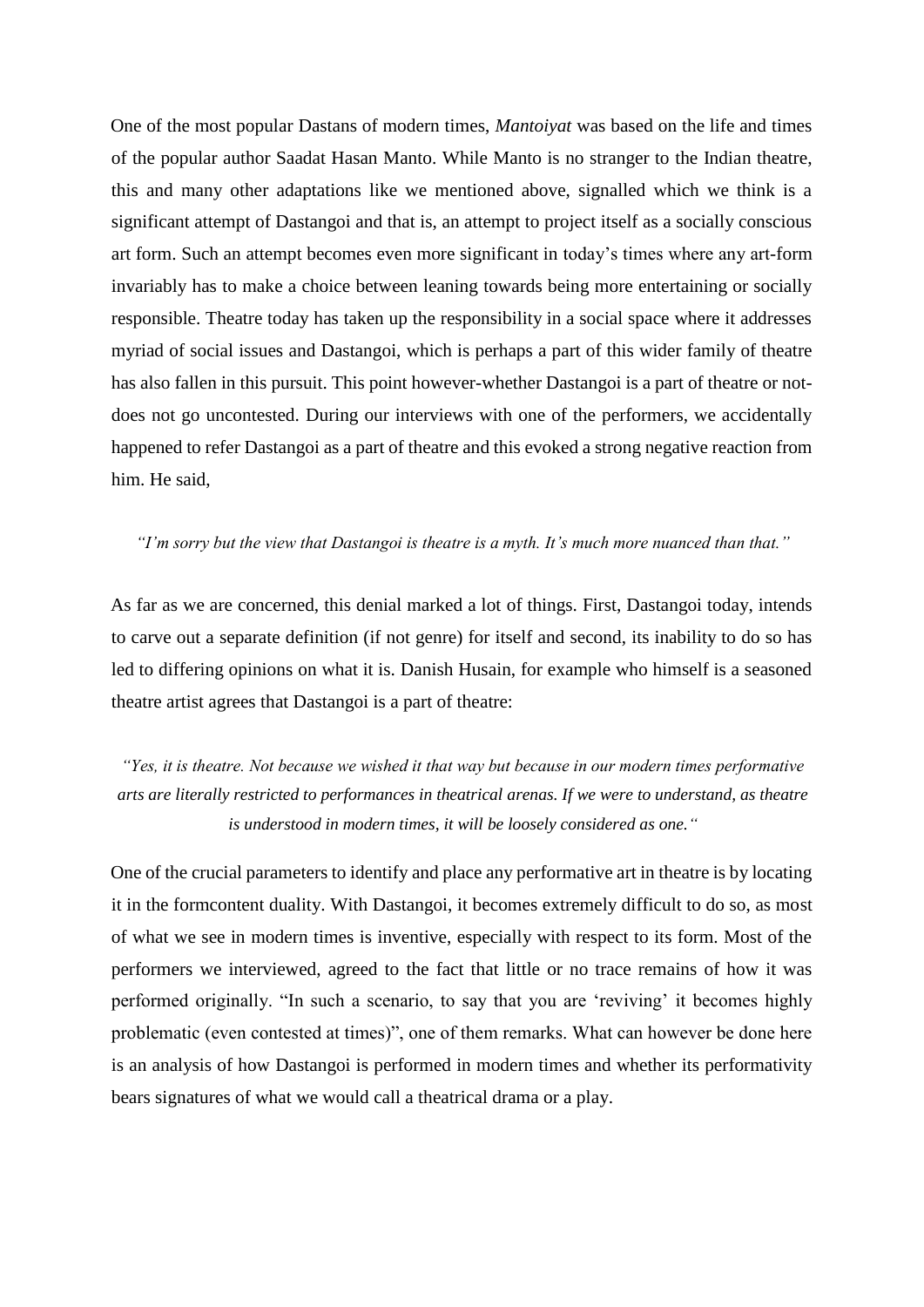### **Story, Narration and Performativity**

*"As a performing art, it extends the boundaries of poetic recitation and takes it to the level of performance, as a form of narration it extends to dramatized rendition, and as a form of storytelling it extends to drama through the device of using two actors."*

#### *Mahmood Farooqui*

*"Yeh jo likhe hue lafz hain yeh to bole hue lafzon ki laashein hai."*

*(These words that are written are nothing but the corpses of the spoken words.)*

#### *Ismail Kadare*

It is learnt that Dastangoi as practiced in late  $19<sup>th</sup>$  and early  $20<sup>th</sup>$  century was far from being a theatrical performance. It was usually performed in open bazaars in the middle of a bustling crowd and was performed by a single individual. In modern times, however, it has undergone several changes where it is now a duet show and has come to be dominated by significant elements of theatre. Dastangoi as an act of performance has been shaped in the contemporary context, keeping in mind people's reception abilities in a culture where the visual has come to dominate.

The text and the performance, within the tradition of Dastangoi, cannot be looked at in isolated compartments. Instead, they interact with each other on a highly interspersed basis (Diana, 2002). Unlike dance, where the aesthetics of the performance leave almost no room for textual appreciation or stand-up comedy where the text usually dominates and to a level, even dictates the performance, Dastangoi exhibits a marriage of text and performance, woven into a symbolic conjunction which is brought about by language. This language is intrinsic to the performance and is largely derived from the text which transforms it into a site of presentation. One could, therefore, argue that this art form could perhaps be understood in J.L. Austin's usage of the term 'performative' as language that acts. Performativity can thus be located in two brackets, the story and its narration. While the nuances of the story involve the audience at textual levels, the narration keeps the audience engrossed as well. The movement of the plot is accentuated with the gestures, voice modulation and more through the narration, making the story and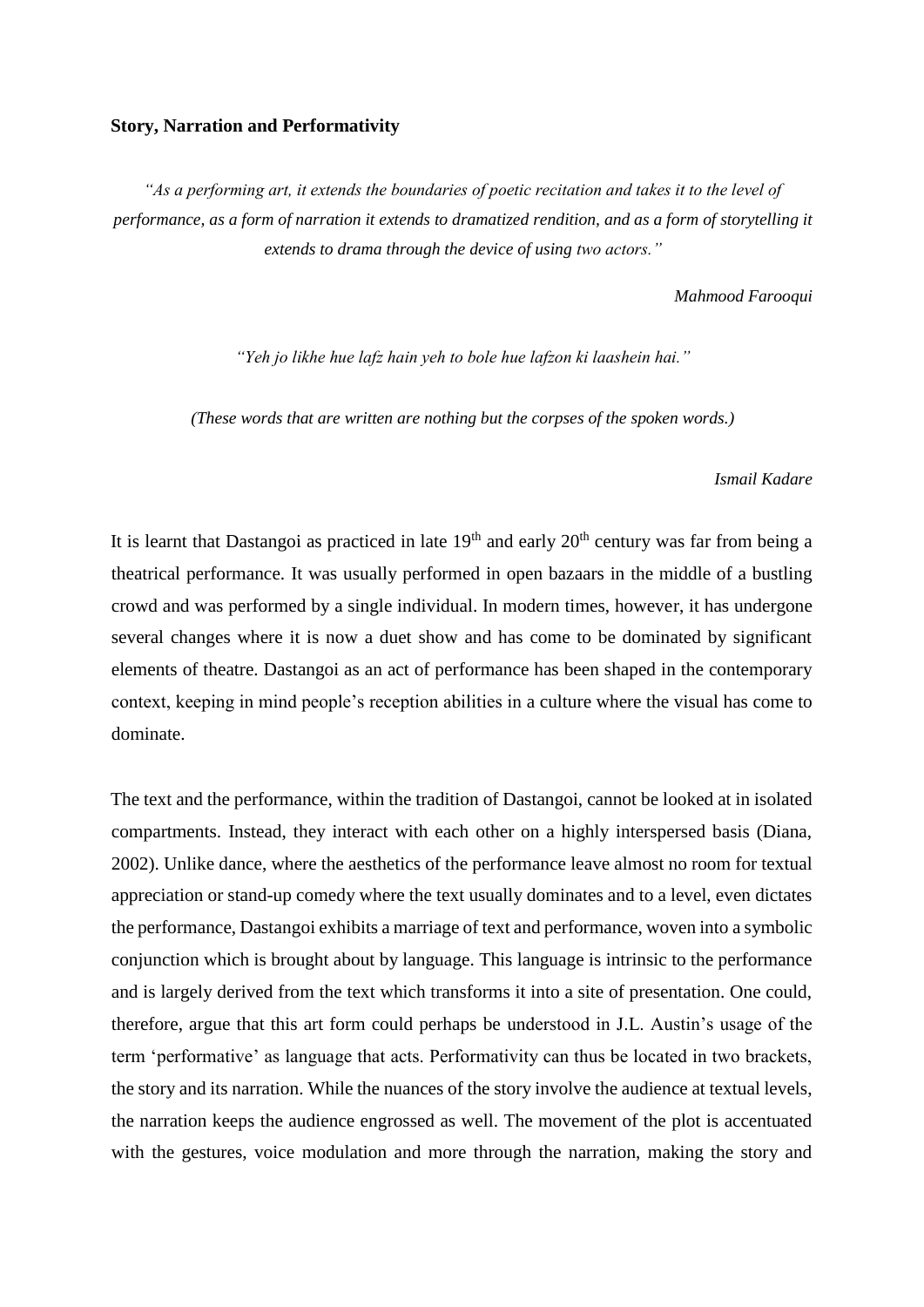narration work in tandem with each other. This whole that is created by a complementing relationship between story and narration makes Dastangoi a performative art distinct from others.

In Dastangoi, the narration addresses various flavors contained in the story. The performer may or may not choose to get into a character to express a particular flavor. Here, it should however be noted that the 'performance' is ever evolving because the performer is self-conscious and reflexive, and is both a performer and an audience. Talking about this, one of the performers remarks

*"Every time a Dastan is being performed, it is getting re-constructed, not in its words, but in its narration, its performative aspects, gestures, eyes movements, everything.. it's practically a new Dastan every time."*

It was also observed by us that sometimes, the performer wove responses to the audience's enthusiasm or remarks into the narration, like in a stand-up act. This rose the level of performance to new heights, causing much delight to the viewers. This improvisation, however, was signature of only a few seasoned performers. Such interactions have become a feature of many performative arts of today which aim to connect with audience at many levels apart from just performance. Asking whether these changes were consciously introduced, one of them replies,

*"No they weren't deliberate but you also have to see who the audience was 150 years back and who the audience is now, are they same? Of course no! So, it is obvious that the performance will be affected by who is consuming it."* 

One of the sites where this figuring out of what can work and what can't takes place is rehearsals. Interestingly, these performers denote these rehearsals as "*Riyaaz"* which is often used in the parlance of musical rehearsals. *"Riyaaz"* then entails not just memorising or practising the Dastan but also rehearsing to improvise on what is memorised and figuring out how to make the narration of a Dastan more captivating. Performers usually rehearse not alone but in groups where they take turns to perform while the rest of them take on the role of audience and give a feedback afterwards.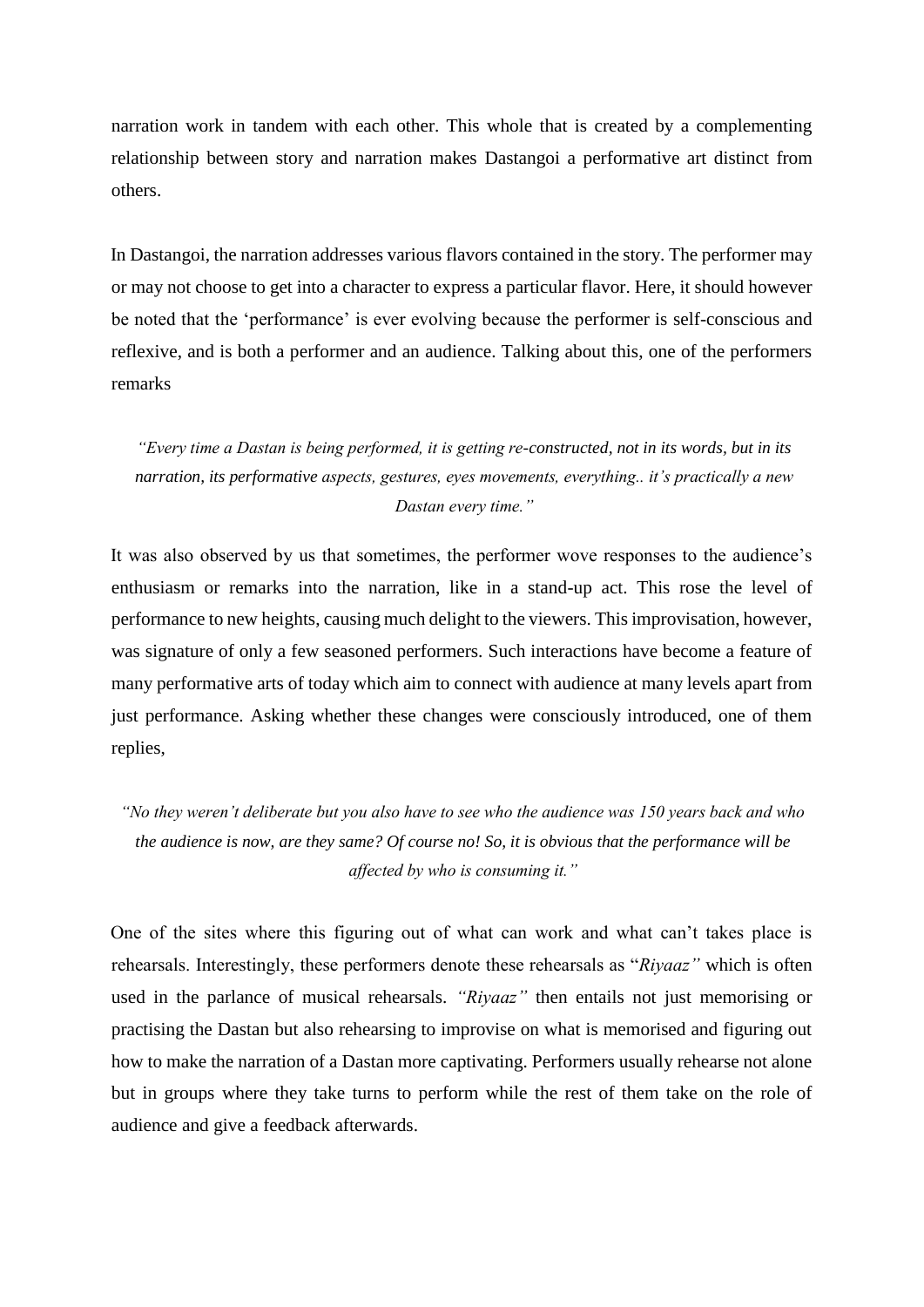Expectedly, the roles of teacher-students have not yet evolved as all these performers are still learning to master this art and only one or two can claim to have an authority over it. These rehearsals or what they call as "*baithak*" are pretty informal but not devoid of agendas. They usually last for about 2-3 hours where they rehearse new Dastans as well as revise their old ones. Very often, friends who are not Dastangos but are somehow related, usually by interest, also join them making it an enjoyable evening for all and not just a mundane rehearsal session. The '*baithak*' is usually at someone's house and at a time when all are free from their routine jobs. What struck us the most about these *baithaks* is that they aren't just routine rehearsals, like it may happen in a rehearsal for a play or a dance form. Here, since there are no props that are to be used in the performance, the idea is to use this time to hone the individual craft of narration and get comfortable with your partner as it is the chemistry between the performers which serves as the ultimate prop during the show. It makes everything else look better. A sense of camaraderie between the Dastangos is a must and it's during such *baithaks* that they try to develop this bonding which reflects in their performance later.

Rehearsals then become important sites to observe not just how a Dastan gets rehearsed but also how a Dastango practices improvisations, which makes for a sort of rehearsed spontaneity on-stage. Most of the performances we attended lasted for about 30 to 45 minutes, barring one, which was for about 20 minutes.

*"You have to end a performance when it is at peak! The audience should almost get a shock that it's over, if you stretch it for about an hour or two, that's not going to happen, they'll start to get bored."*

This sort of an arrangement is in stark contrast to how it was performed in the past. We learnt from one of the professors we talked to, that, in earlier times, Dastangos used to narrate stories for hours. They didn't need to memorise or rehearse them. But then, those were different times, says another performer.

*"Dastangos, or the storytellers, unlike modern actors were creating concurrently as they were performing. That requires an unimaginably vast repertoire from a modern actor's perspective. They had command over languages, dialects, idioms, metaphors, poetry, mimicry, voice modulation, and other skills which may very well be needed for an ideal performer as per Natya Shastra. We, the modern actor, are nowhere close to that repertoire."*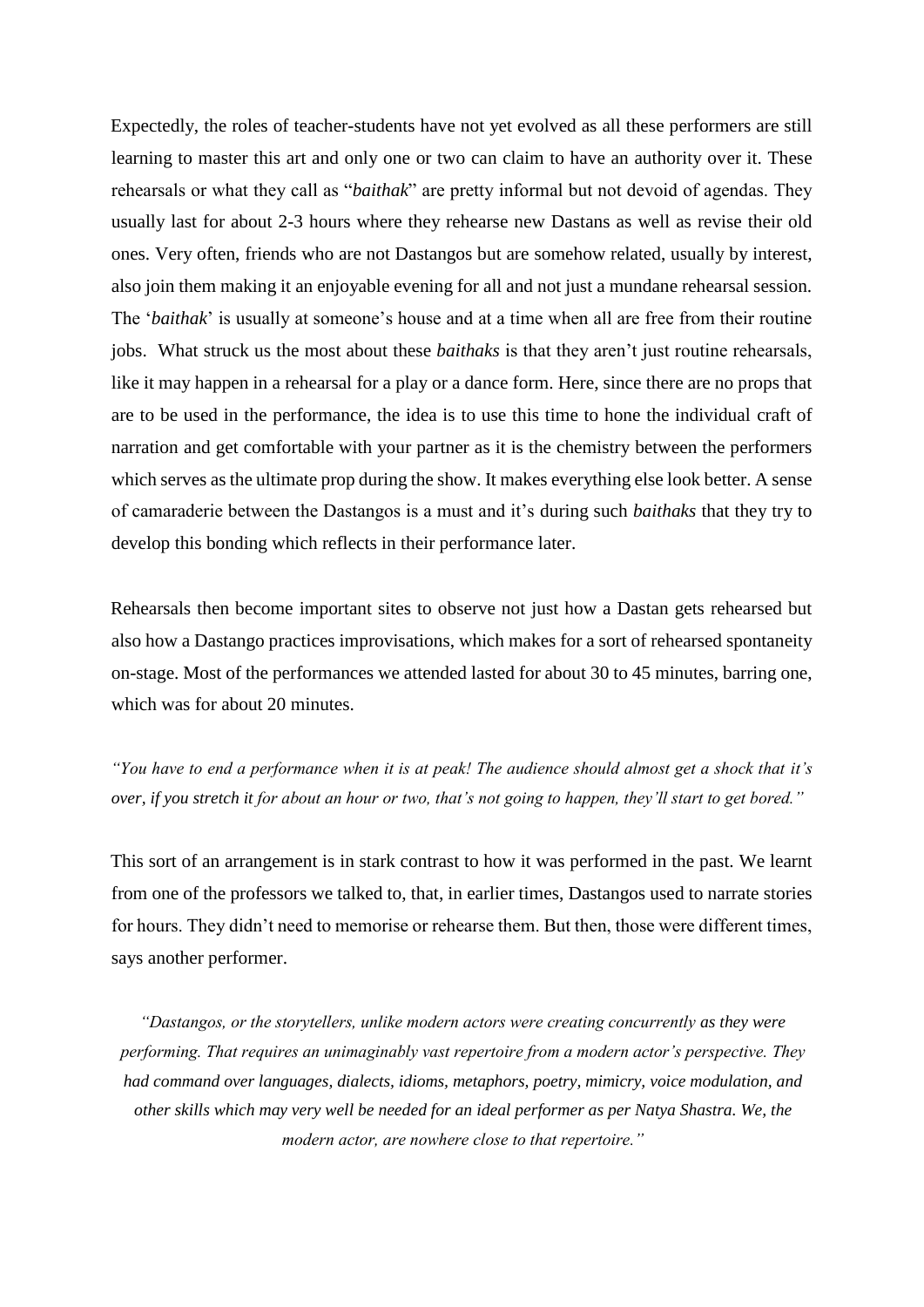Another big transformation that signatures this art-form in its revived form is the arrival of second performer. Said to be a result of combination of both functionality and aesthetics, Dastangoi was converted from being a solo performance to a duet one. It's functional because the performers feel that it is virtually impossible for a single individual to go on for that length of time without suffering a break in her voice. However, now that a few of them have got seasoned after doing it for years, some are experimenting with performing individually. In fact, two of the performances that we attended were solo performances, both by top Dastangos of our times. This sort of a break from its traditional form is crucial when one analyses its transformation from being a popular artform to becoming a theatrical, performative one. Interestingly, to some, this break is so stark that for them, it's not even 'Dastangoi' anymore. Talking to one of the retired professors of Urdu in Lucknow, who has been an avid follower of this art since his childhood and is regarded by many as its important critic, we found that he was in denial of many of these transformations. Disapproving the presence of a particular stage setting he shrugs and says,

## "*Why invent it when it is already present?"*

*"Aap aayie Lucknow me main apko dikhata hoon. Dastangoi ki ravaayat aaj bhi zinda hai yahan aur waise hi zinda hai. Yeh sab kuch nahi bas gorakhdhanda hai!!"*

*(You come to Lucknow and I'll show you. The tradition of Dastangoi is still alive here, in its original form. All that you see in Delhi is nothing but gorakhdhanda (scam))*

Viewing such contestations was very interesting as they point out to an important aspect of this revival and that is, the ambiguity it has created for some. While those some, who claim to have grown up with this tradition see and disapprove or contest such reinterpretations of Dastangoi, they can do very less to challenge it. This is mainly because the revival of Dastangoi like many others was carried out mainly in Delhi and in Delhi too, it was carried out by the affluent, for the affluent and amongst the affluent only. With IHC being its favourite venue, Dastangoi has enjoyed a substantial appreciation from the elite sections of the society and for some, this has disqualified it to be called so, as for them, Dastangoi is an art-form for the masses. While talking to the performers, when we asked them whether they thought that it was an art for the elite, barring few, most of them seemed to get uncomfortable with the question and responded in a manner which was almost 'practised'.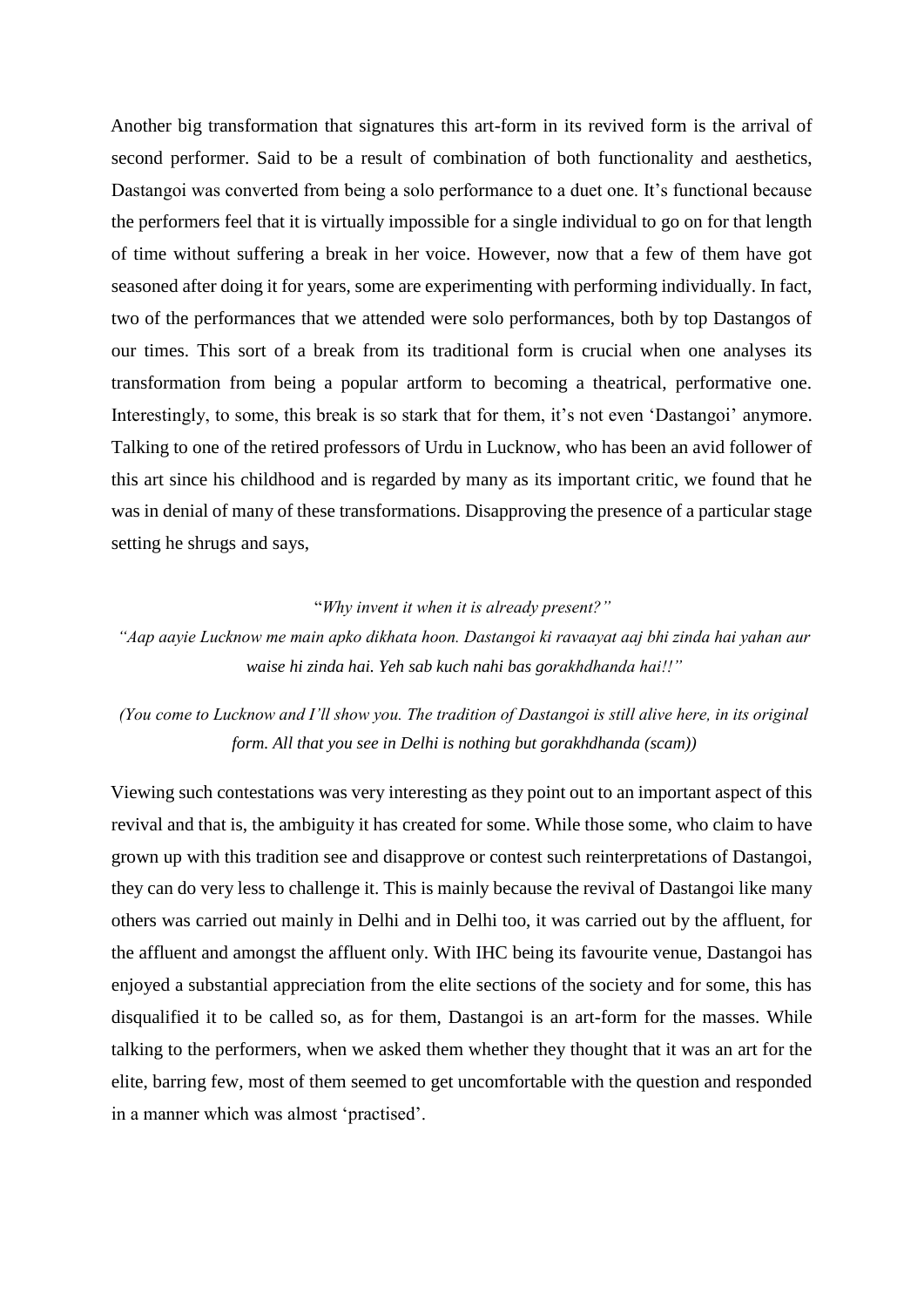*"No it's not, you see we have performed in classrooms, streets and places. It's not elitist at all!"* 

But when such answers are compared to where Dastangoi has been actually performed frequently, glaring differences could be pointed out. Some were honest in their responses,

*"The trappings of modern theatrical performance anyway make it elitist. Performance tickets, performance spaces, enclosed spaces, gentry, language are all entry barriers for making anything plebeian. I wish we could be ubiquitous."* 

This interpretation can be further substantiated by looking at the set of a Dastangoi performance. Minimalist as it may be, the stage exuberates class and attempts to create a sense of cultural nostalgia only the urban middle class can identify with. Such a stage setting surely provides a sense of exclusivity to Dastangoi from other forms but it also contributes to creating a sense of alienation for many who are not familiar with that 'taste of class' and one can clearly see Bourdieu's concept of distinction at work here, where to appreciate a particular style, you need to be a member of a certain class. Minimalism here, actually maximizes what Dastangoi expects from you as an audience. Such minimalism in terms of stage setting some argued, was functional and had a message for the audience. The message was a subtle reminder that what they had come to experience was not a visual one. Dastangoi is supposed to grab your attention by entertaining you orally; so, the simple white costumes, an almost empty stage and a dark stage with just enough light to see the performers, all this is supposed to help you focus on the narration and not get too distracted by its aesthetics.

#### **Reading between the lines: A word about the audience of Dastangoi**

To understand the audience of this art-form, we used questionnaires and personal interaction with a select few of them. As our field area was the performances held in Delhi and Lucknow, a variation in the audience and their views was expected and hence, we analyzed the Lucknow and Delhi audience separately.

Dastangoi as a performance is still a nascent phenomenon and even in a place like Delhi which now has hosted several shows, the audience is quite unaware of what to expect when they go to see a Dastangoi performance. For most of them, it is a journey they embark upon, based on what they've heard about it from their acquaintances. The performer then becomes much more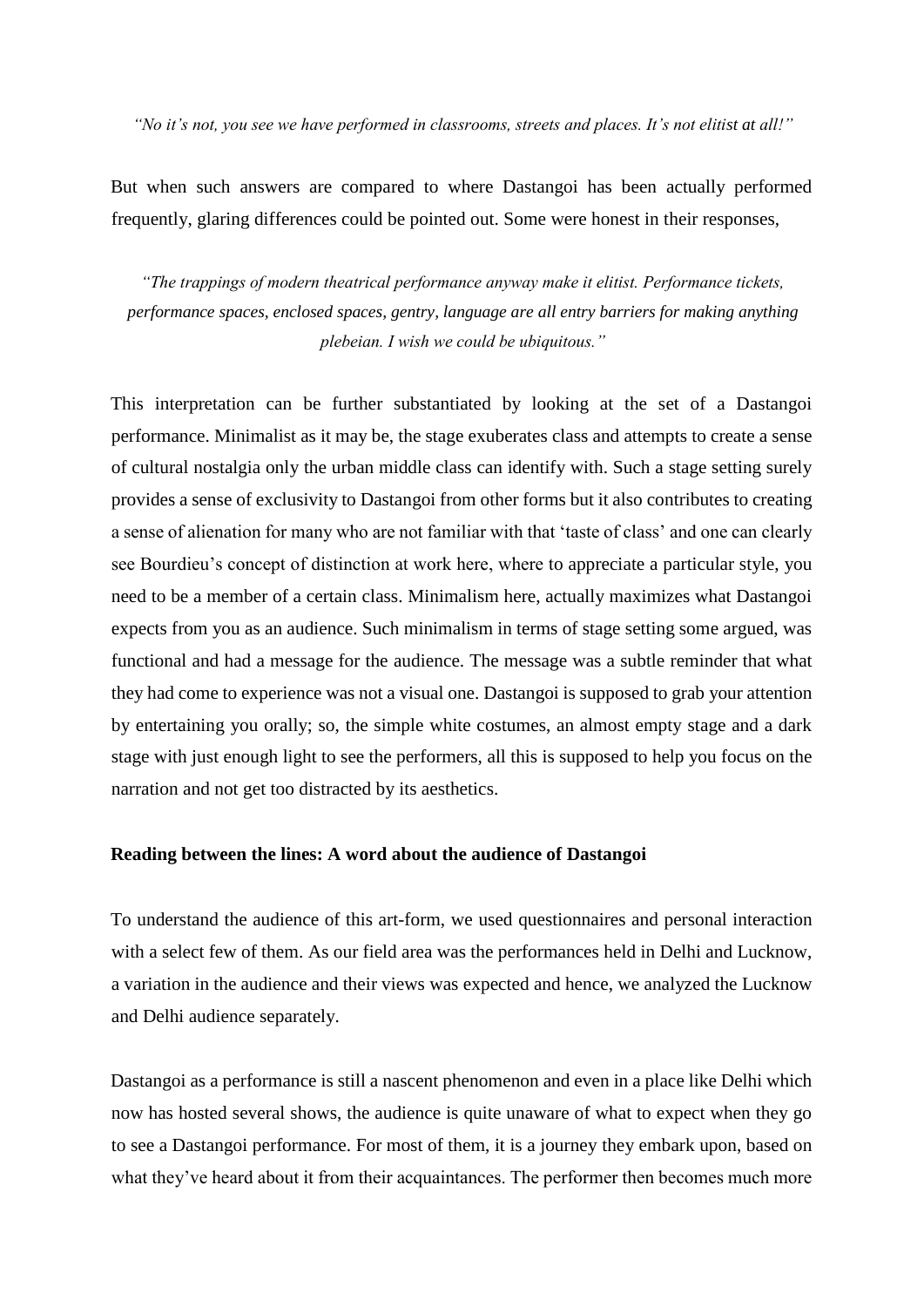than a performer, he becomes the window through which the viewer understands and interprets the entire tradition of Dastangoi and even learns to appreciate it. This was evident in the ways in which first timers were asked not to clap but say "*waah-waah*" to exhibit their appreciation in the middle of the performance. These type of gestures are signatures of other art forms of Urdu tradition like Mushaira and Qawwali. By doing this, Dastangoi successfully creates an ambience, which helps it in locating itself amongst the other arts-forms of oral tradition from where it can go on to carve out a space for itself.

*"Unlike Mushaira or Qawwali, Dastangoi has still not established itself as an institution and this inadvertently puts the onus on the performer to entertain the audience while at the same time, teaching them about Dastangoi as well."* 

Telling the viewers about the details of what constitutes a Dastan, how to follow the narration, where and how can they as viewer be a part of it, all this becomes an exercise which the performer consciously or at times, even unconsciously undertakes. In this way, what makes Dastangoi an art is not just the performer or the Dastans or the presentation of it, but also the audience. The live interaction with the audience, the momentous *wah-wahs,* the live giggles on the jokes in between is what makes Dastangoi not just another performance but one that remains etched in the memory of both the Dastango as well as his audience.

Most of the audience we interacted with in Delhi told us that they had little or no knowledge of Urdu and could not understand a substantial part of the performance but they still enjoyed it. This, in our eyes, is quite telling as this is the section of the society which truly represents the elite class which does things not because they are fun or entertaining but because they represent a membership to a certain lifestyle which denotes a certain 'class' to its participant. Things like abstract painting, Italian operas where a significant number of audience has little or no clue of what is going on are some of the ways in which this can be understood. This is a section of society which doesn't comprehend the content in its entirety, but enjoys the ambience, the mood and all that comes on the side of going to a show. This ignorance on the part of viewers is actually an asset for the performer who can utilize it to make his art look more exotic amongst the audience. Urdu, in recent years, has been marginalized in most of the sections of our society but it has gained substantial currency amongst certain sections of the elite which identifies itself as a class that doesn't write or speak Urdu but certainly appreciates it. Urdu has become an important marker of cultural capital for the elite and Dastangoi due to its original dominant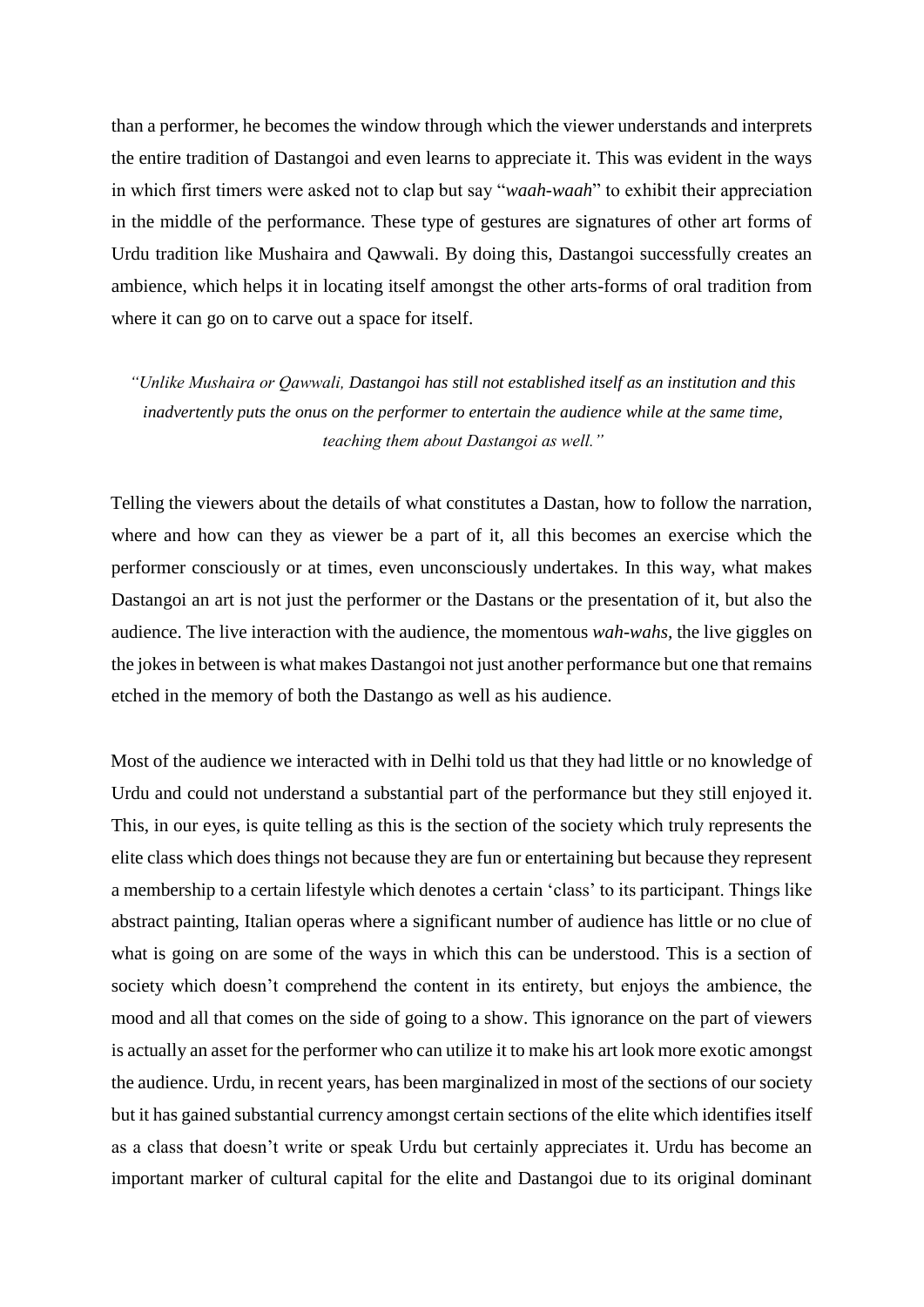tradition of Urdu serves as a perfect avenue to both gain and showcase this cultural capital. The social spaces are usually frequented by a privileged class which claims membership to this language not in terms of them speaking or conversing in it but as something which they have acquired a "taste" of. Watching Dastangoi at IHC then, is more a matter of status symbol rather than an action of interest or curiosity. This aspiration on the part of viewers has been very aptly sensed by both performers and organizers who have now started marketing it in appropriate places like book launches, film-festivals or similar events which are small gatherings of few privileged individuals.

The performance at Lucknow that we attended was organized at U.P Sangeet Natak Akademi organized by a non-profit social sector group. It was again a large hall and the show was ticketed, thus implying a similar audience in terms of their "class" status as in Delhi but there was a stark difference with respect to the attitude of the audience in Lucknow, as here it was more receptive and forthcoming as compared to Delhi. Many were already an audience of Dastangoi who had come with friends or family to introduce them to the art form. On interaction, there were a few who complained about the tickets being highly priced because of which they weren't able to bring their children or more members of family. This sort of engagement was striking to observe since what we saw and observed in Delhi was entirely different. We even came across a few individuals who had come forward to see the show to just make a "contribution" to the art-form by buying a ticket for the show. What we found, however, is that the Lucknow audience was used to free shows in the genre of performative art and to build an audience in Lucknow especially, at least in the initial phase, the tickets would have to be priced differently than a show being conducted in a metropolitan city like Delhi. As compared to Lucknow, the audience at Delhi seemed to be more agreeable to spend on viewing a Dastangoi performance again but then motivations for these might have been totally different.

From our experience in the field, what can be made out is that a "loyal audience" for Dastangoi is yet to be carved out as most of the people who see it have varied motivations which range from interest to sheer pleasure of giving company to friends or family. When we talked to performers about our observations, the reactions we got were mixed. Some of them completely rejected our observations while others showed no sign of surprise.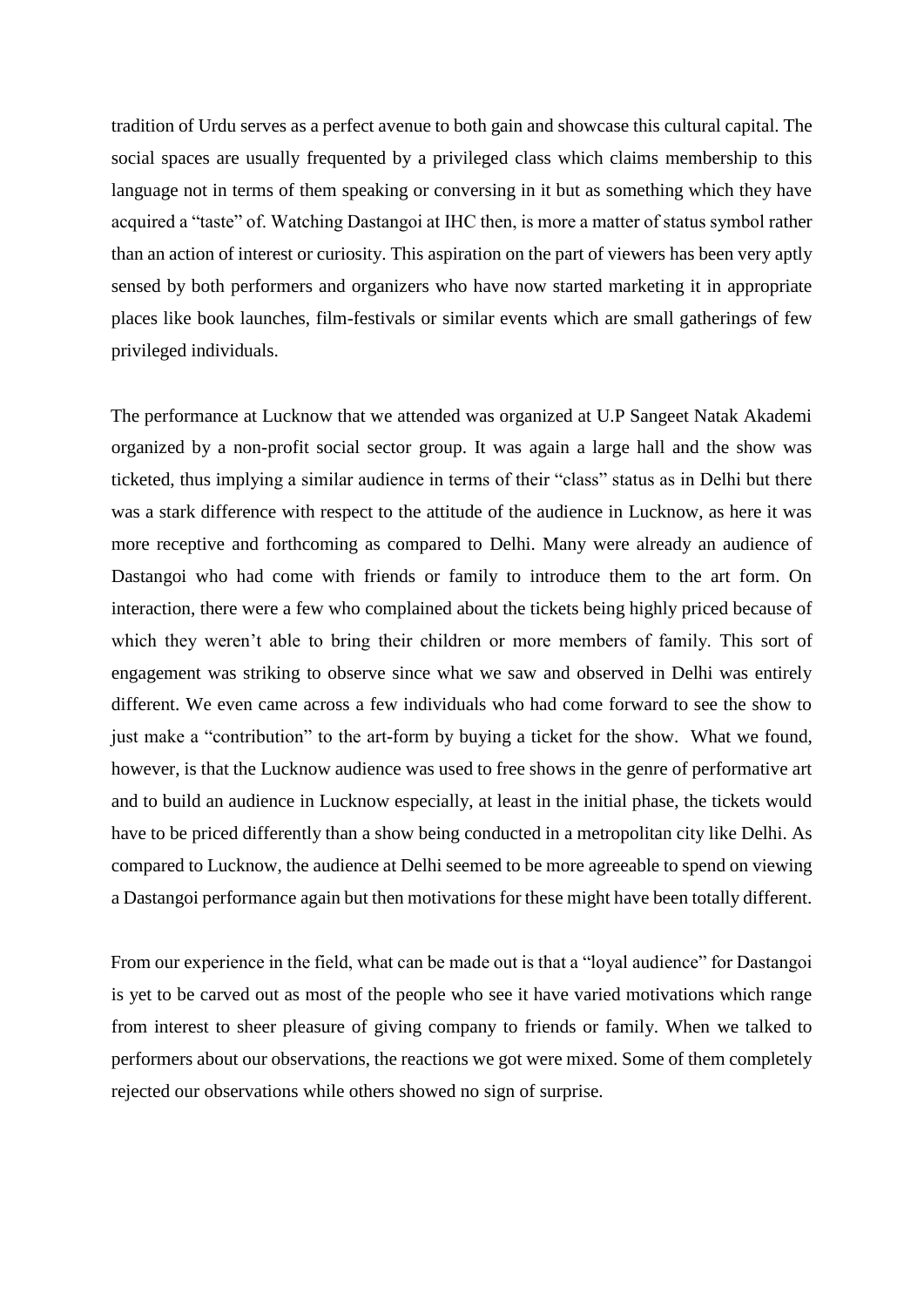*"Agar hall me 500 log baithe hain to main un 500 ke liye show nahi karta. Show to bas un 50 logon ke liye hota hai jo samne ke front rows me baithe hote hain. Bakiyon ka contribution to bas itna hota hai ki unhone ticket kharid li, unka time-pass ho gaya aur humari kamayi ho gayi!"*

*(If there are 500 people seated in the audience, then I don't perform for all 500 of them. The show is meant for just those 50 people who occupy the front row seats in the hall. The contribution of rest of them is just that they bought the tickets, had a leisure time and I minted some money!)*

## **Dastangoi: A community fractured**

Till last year, Dastangoi as an art form was flourishing like anything. Riding on the success train of the popular duo, Mahmood Farooqui and Danish Husain, the art-form achieved new heights within a mere span of a decade. With a presence that was felt even internationally, the duo along with a set of trained enthusiasts shaped a closely knit community which was collectively working to establish Dastangoi as an alternative genre of performative art. This work reflected on many levels as people from different walks of life joined the community and some even gave up their bread and butter to work as a full time Dastango, even though in a nascent stage that it is currently, this decision could be called anything but wise, economically.

However, the community in past one year has been fractured as some of the vital members of the group have left and have started working separately. Such a split proved to be disastrous for the entire art-form particularly at this point, as now Dastangoi as a community is void of a single collective force which had worked for years together. The popular duo of Farooqui-Husain which was almost single-handedly responsible for turning it into a sensation got off the stage and this led to a huge setback amongst the enthusiasts as well as patrons of the art-form. The effects of this split were even experienced by us as researchers. On quite a many occasions it was either very difficult or impossible to talk to some people of one group, if we were identified to be working with the other group. Such apprehensions within a small community might be short-lived but it has surely led individuals and groups to pursue Dastangoi in their own separate ways which very often leads to contested opinions on its tradition. Dastangoi then becomes an individual pursuit which is driven more by personal whims rather than being governed by established norms. This further prevents it to cement itself as an institution wide enough so that it can branch out in different directions while remaining intact to its institutional roots. In a society where the art is already fighting many battles to remain in popular folds, Dastangoi, with a fractured community of its own seems to be fighting another battle all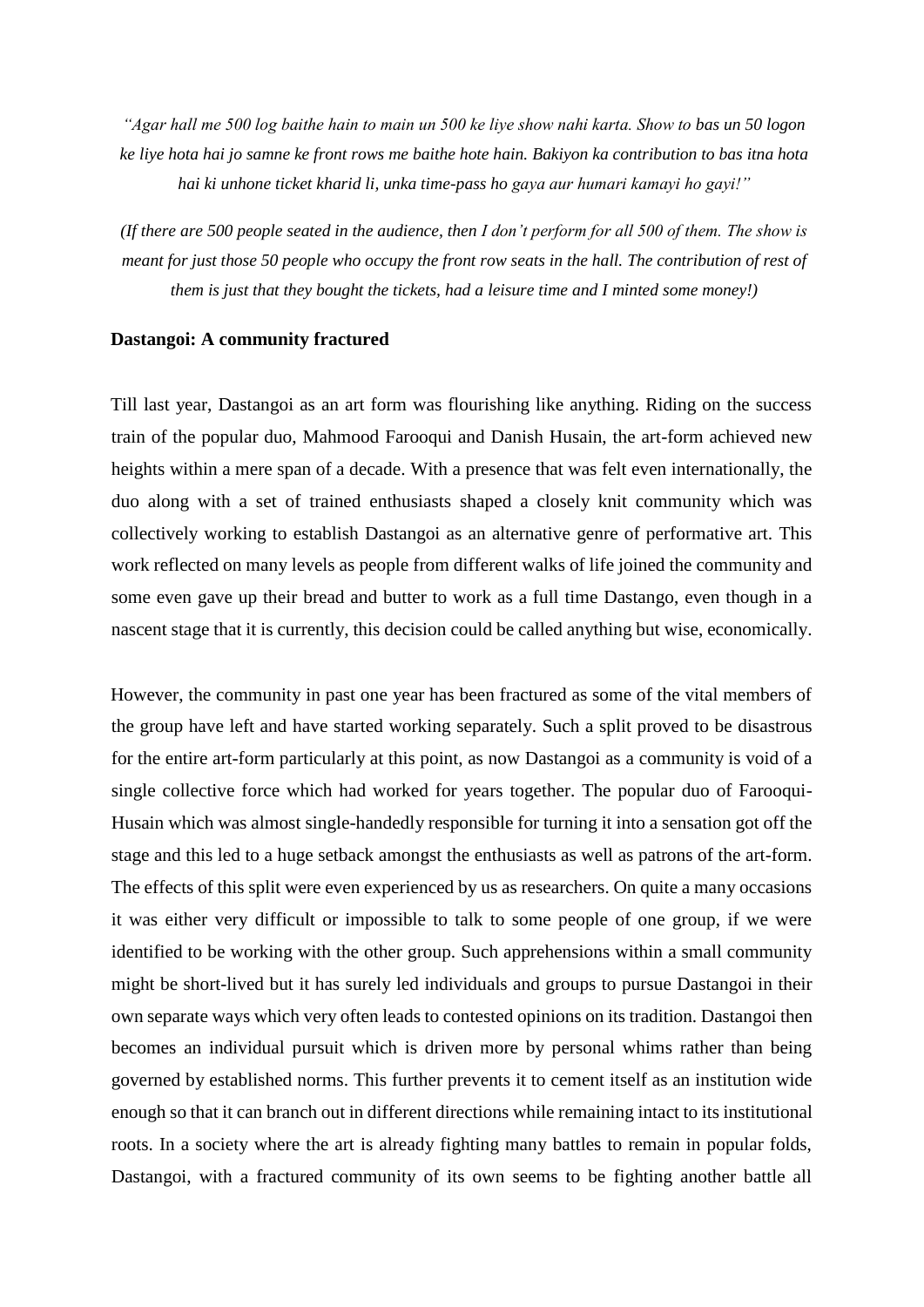together. A battle to become an institution and establish itself into a tradition that is different from and bigger than individuals and groups it is run by.

### **Conclusion**

This study, though illustrative in its approach, has limited its findings to the observations made in the field and this has definitely left some important areas untouched. Contours of this study revolve around an interaction that is consistently taking place between a social movement and the society it is moving in. How and what this movement translates to, is yet to be seen as Dastangoi constantly experiments with both its form and content. Where these experiments lead this art-form to, is being keenly observed by both its performers and researchers. As marked by one of our respondents,

# *"Whenever an art-form changes, it either evolves into something new or it dies out. Dastangoi in this light, has certainly refused to die out and has chosen to evolve into something new."*

Impact of certain interactions, however, are yet to be observed in this case, the state, for example. It would be extremely interesting to see how the state interacts with this art-form and in the given social environment, how (if at all) does it compel Dastangoi to mould itself. In the absence of an institution or even a face, to say the least, such an encounter can bring a sea of changes to how it is being practised and performed. As we mentioned above, Dastangoi is a fractured community and within these fractures are developing contestations which are shaping and reshaping its tradition amongst the performers making it more fragile. What also remains to be seen are the changes that the introduction of new Dastans will bring to this art. With Dastangoi escaping the folds of Urdu literature, its language is expected to come closer to the common tongue and with this dilution, how or whether the tradition of Dastangoi will survive is a question in itself. These are some of the questions that further researches on the subject might be interested in looking at.